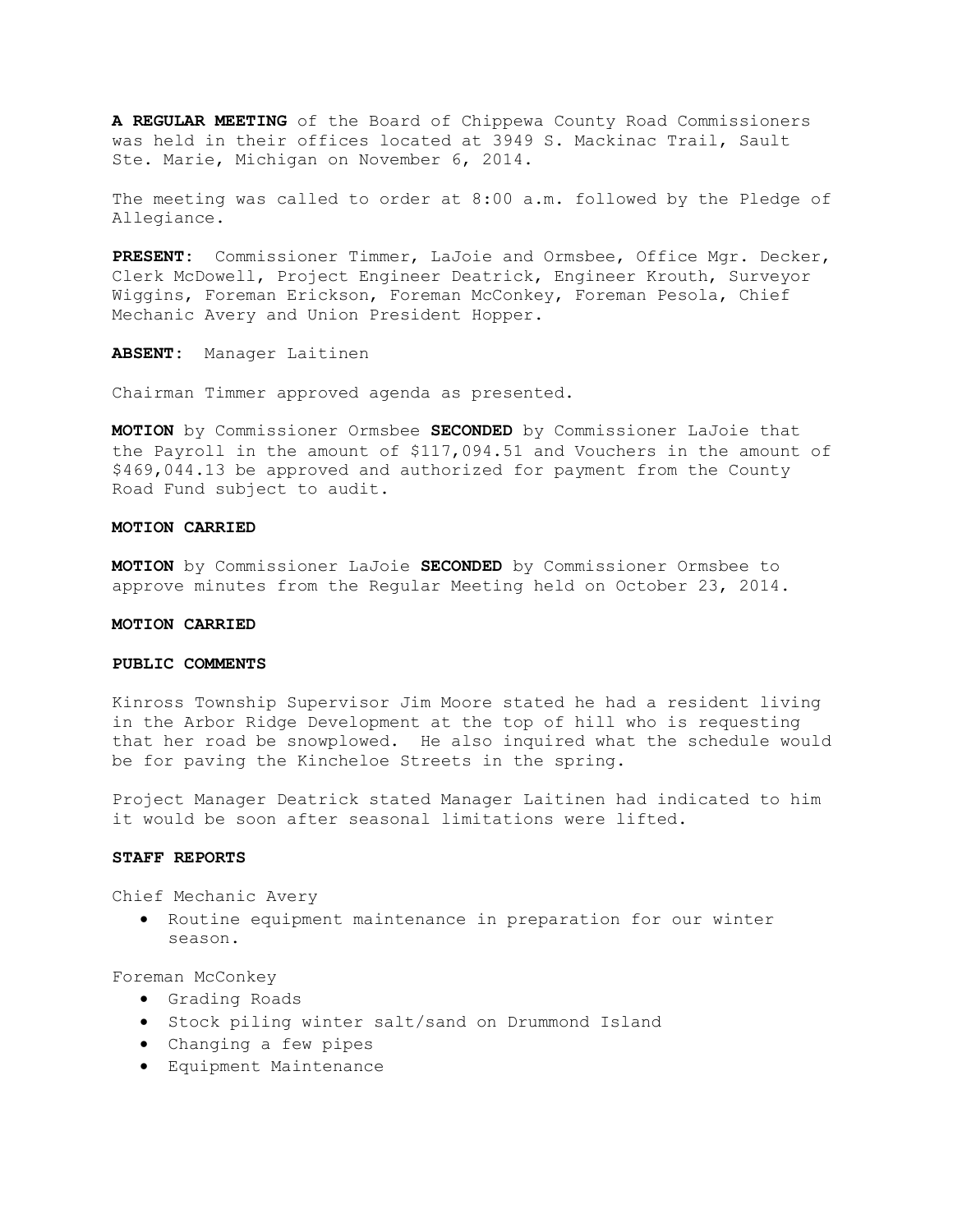Foreman Pesola

- · Grading Roads
- · Equipment maintenance
- · Installing winter snow markers on routes
- · Working on beaver problems

Foreman Erickson

- · Screening material in Soo pit
- · Cold patching
- · Equipment maintenance

Surveyor Wiggins

· Working on ice/sand and gravel inventories

Office Mgr. Decker

- · BC/BS meeting went well renewal rates look favorable, but didn't have active rates available and are waiting to receive them before moving forward.
- · New photo copier was purchased from National Office in the amount of \$5,047.00 and was delivered Tuesday.
- · Received the paperwork from BC/BS to make the change to our plan year. BC/BS does ask for either a letter from legal council or our CPA confirming the reasons for the request. We will renew for February 1st with the current rates and then BC/BS will regenerate the rates in July for renewal in August.

Project Manager Deatrick

- · Construction is completed for the year
- · The only county paving to be completed was Centerline Road.
- · Working on final quantities
- · County pavement marking was completed by PK Contracting. They also striped Gaines Hwy and Bound Road.
- · Working on next years projects. The first project will be Mackinac Trail between 12 Mile Road and Gaines Hwy.

Engineer Krouth

- · Received one alternate technical concept from a company for the Sugar Island Causeway project. Still hopeful that we will get a bid for the 4.3
- · Working on putting together billings for the Sugar Island storm damage.

**COUNTY COMMISSIONERS**-None